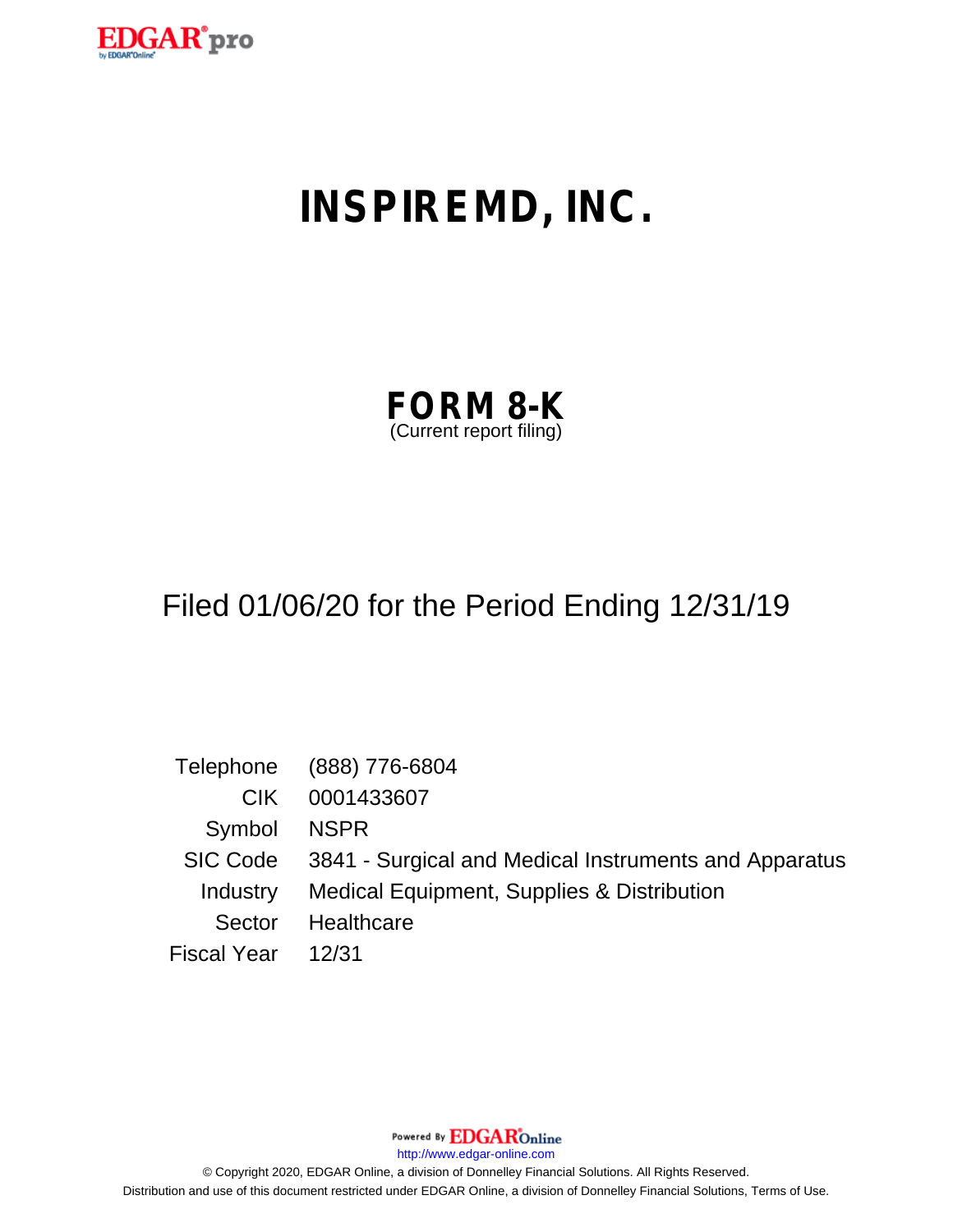# **UNITED STATES SECURITIES AND EXCHANGE COMMISSION**

**Washington, D.C. 20549**

## **FORM 8-K**

#### **CURRENT REPORT**

**Pursuant to Section 13 or 15(d) of the Securities Exchange Act of 1934**

**Date of Report (Date of earliest event reported):** December 31, 2019

## **InspireMD, Inc.**

(Exact name of registrant as specified in its charter)

(State or other jurisdiction of incorporation)

(Commission File Number)

**Delaware 001-35731 26-2123838** (IRS Employer Identification No.)

**4 Menorat Hamaor St. Tel Aviv, Israel 6744832** (Address of principal executive offices) (Zip Code)

**(888) 776-6804**

(Registrant's telephone number, including area code)

**N/A**

(Former Name or former address, if changed since last report)

Check the appropriate box below if the Form 8-K filing is intended to simultaneously satisfy the filing obligation of the registrant under any of the following provisions:

[ ] Written communications pursuant to Rule 425 under the Securities Act (17 CFR 230.425)

[ ] Soliciting material pursuant to Rule 14a-12 under the Exchange Act (17 CFR 240.14a-12)

[ ] Pre-commencement communications pursuant to Rule 14d-2(b) under the Exchange Act (17 CFR 240.14d-2(b))

[ ] Pre-commencement communications pursuant to Rule 13e-4(c) under the Exchange Act (17 CFR 240.13e-4(c))

Securities registered pursuant to Section 12(b) of the Act:

| Title of each class                                    | Trading Symbol(s) | Name of exchange on which registered |
|--------------------------------------------------------|-------------------|--------------------------------------|
| Common Stock, par value \$0.0001 per share             | <b>NSPR</b>       | NYSE American                        |
| Warrants, exercisable for one share of Common Stock    | NSPR.WS           | NYSE American                        |
| Series B Warrants, exercisable for one share of Common | NSPR.WSB          | NYSE American                        |
| <b>Stock</b>                                           |                   |                                      |

Indicate by check mark whether the registrant is an emerging growth company as defined in Rule 405 of the Securities Act of 1933 (§230.405 of this chapter) or Rule 12b-2 of the Securities Exchange Act of 1934 (§240.12b-2 of this chapter).

Emerging growth company [ ]

If an emerging growth company, indicate by check mark if the registrant has elected not to use the extended transition period for complying with any new or revised financial accounting standards provided pursuant to Section 13(a) of the Exchange Act.  $\lceil \ \rceil$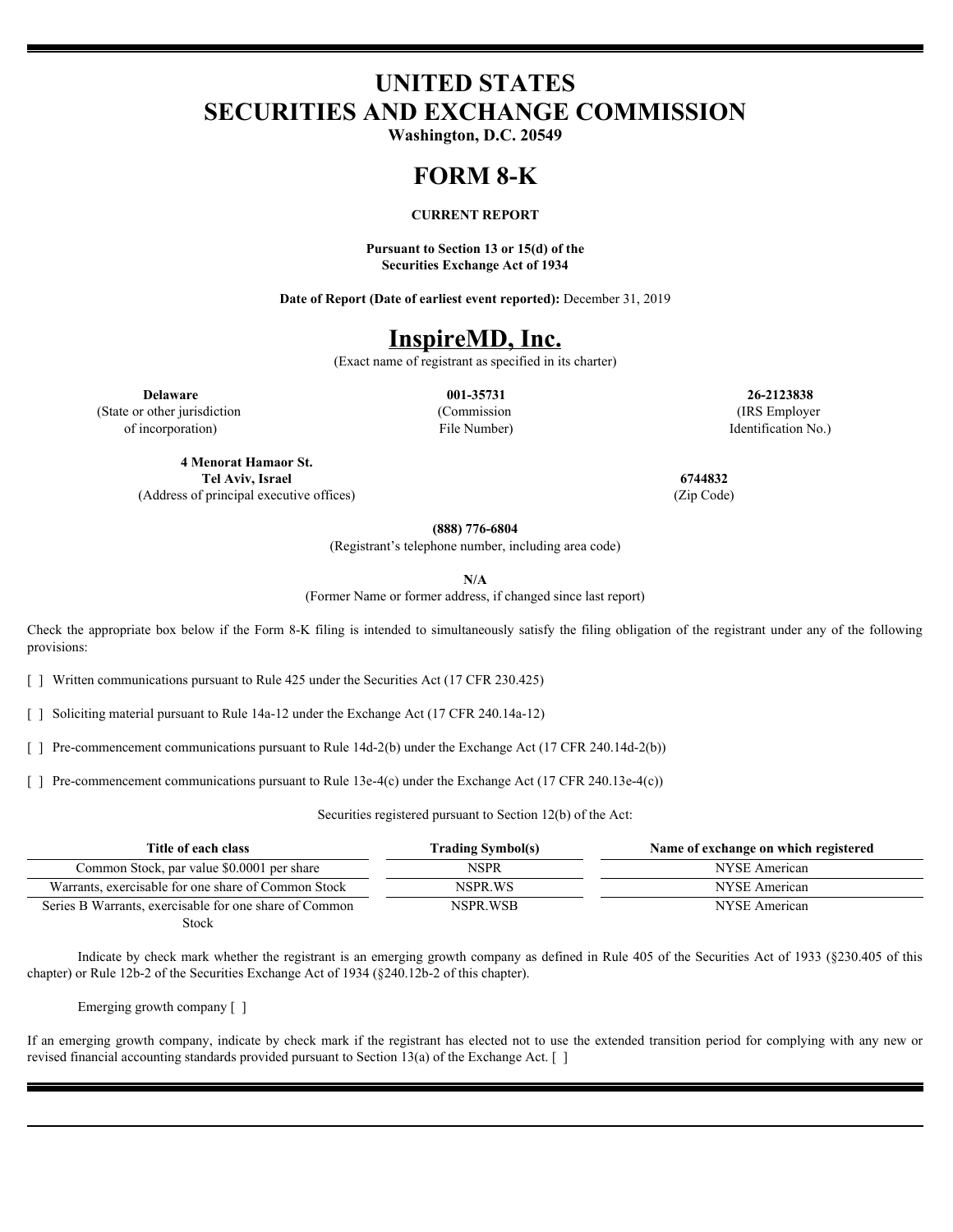#### **Item 2.02 Results of Operations and Financial Condition.**

On January 6, 2020, InspireMD, Inc. (the "*Company*") issued a press release announcing its preliminary unaudited revenue for the fourth quarter ended December 31, 2019, based on the information and data currently available. A copy of this press release is attached hereto as Exhibit 99.1 and is incorporated herein by reference.

In accordance with General Instruction B.2 of Form 8-K, the information in this Current Report on Form 8-K that is furnished pursuant to this Item 2.02 shall not be deemed to be "filed" for the purposes of Section 18 of the Securities Exchange Act of 1934, as amended (the "Exchange Act"), or otherwise subject to the liabilities of that section, and shall not be incorporated by reference into any registration statement or other document filed under the Securities Act of 1933, as amended, or the Exchange Act, except as shall be expressly set forth by specific reference in such filing.

#### **Item 5.02 Departure of Directors or Certain Officers; Election of Directors; Appointment of Certain Officers; Compensatory Arrangements of Certain Officers.**

#### *First Amendment to General Release and Severance Agreement with Departing CEO*

As previously reported, on December 9, 2019, the Company entered into a General Release and Severance Agreement (the "*Separation Agreement*") with James Barry, Ph.D., the chief executive officer, president and Class 3 director of the Company, pursuant to which Dr. Barry's employment with the Company and any subsidiary of the Company ceased, and Dr. Barry resigned from all positions and offices of the Company, including the board of directors, effective December 31, 2019. The Separation Agreement, among other things, provided that Dr. Barry is entitled to receive an additional lump-sum payment of \$25,000 payable on the Company's first regularly scheduled payroll date on or next following December 17, 2019, which amount is intended to offset the costs of any executive outplacement services or similar educational programs which may be incurred by Dr. Barry (the "*Outplacement Service Payment*") on or after December 31, 2019.

On December 31, 2019, the Company and Dr. Barry entered into the First Amendment to the Separation Agreement providing that the Outplacement Service Payment is payable on the Company's first regularly scheduled payroll date occurring in 2020.

The foregoing summary of the First Amendment to the Separation Agreement does not purport to be complete and is subject to, and qualified in its entirety by, the full text of the First Amendment to the Separation Agreement, a copy of which is filed as Exhibit 10.1 to this Current Report on Form 8-K and is incorporated herein by reference.

#### *First Amendment to Employment Agreement with Newly Appointed CEO*

As previously reported, on December 9, 2019, the Company entered into an Employment Agreement with Marvin Slosman (the "*Slosman Employment Agreemen*t"), pursuant to which Mr. Slosman will serve as the new chief executive officer and president of the Company, commencing on January 1, 2020. The Slosman Employment Agreement provided that, among other things, (i) the Company will grant Mr. Slosman 5% of the Company's issued and outstanding common stock determined on a fully diluted basis as of the date of grant (the "*Equity Awards*"), with 75% of the Equity Awards being granted as restricted stock units and with the remaining 25% of the Equity Awards being granted as stock options, with the Equity Awards subject to the terms and conditions of the Company's 2013 Long-Term Incentive Plan (the "*LTIP*") and of the award agreements to be entered for the Equity Awards; and (ii) on or before December 31, 2020, Mr. Slosman will become eligible to receive an additional grant of equity awards under the LTIP and the applicable award agreements up to 5% (including the Equity Awards) of the Company's actual outstanding shares of common stock on the date of grant (the "*Potential Additional Equity Awards*"), provided that the actual amount of the grant shall be based on the achievement of certain performance/financial criteria as established by the board of directors of the Company after consultation with Mr. Slosman, in its reasonable discretion.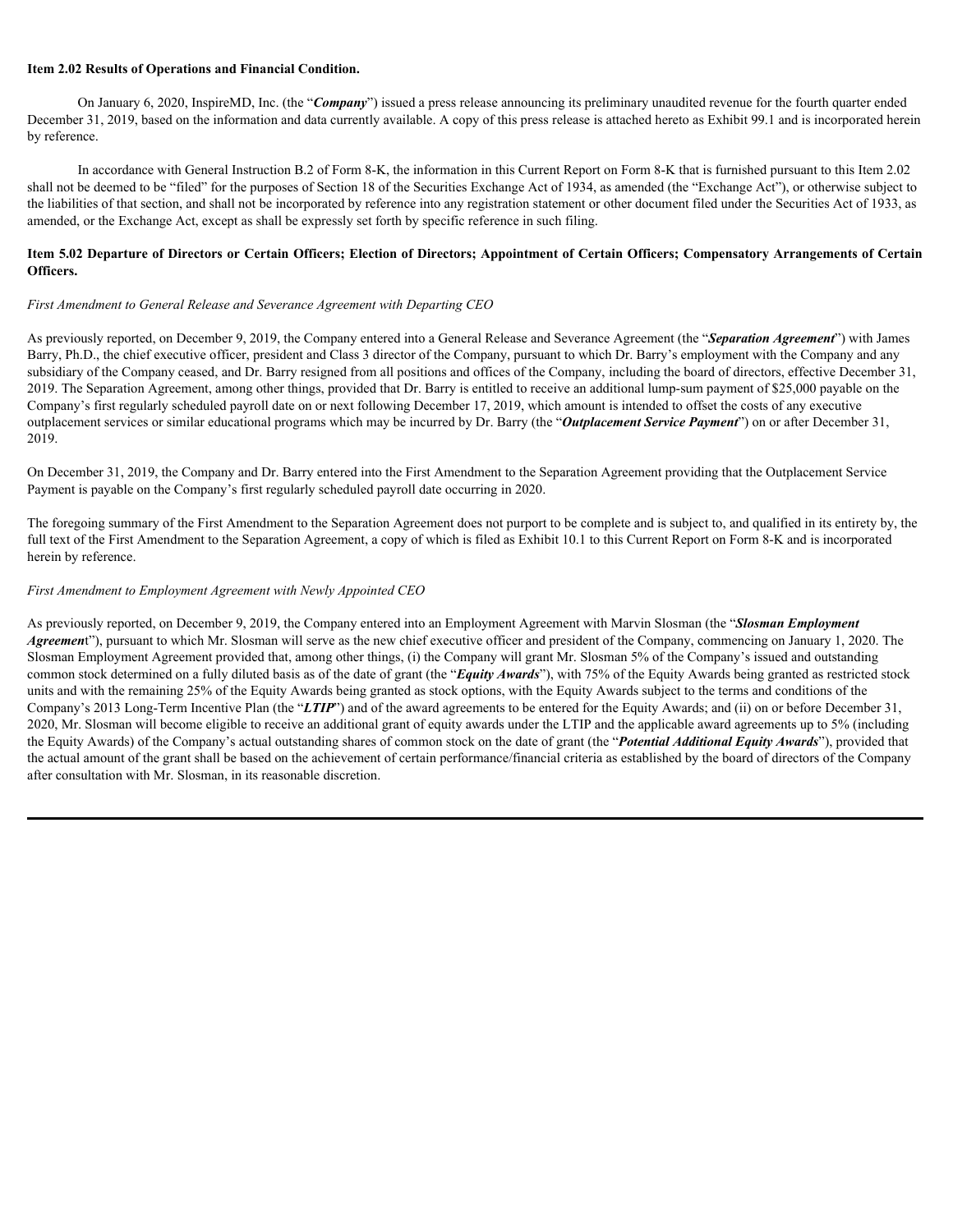On December 31, 2019, the Company and Mr. Slosman entered into the First Amendment to the Slosman Employment Agreement providing (i) that the Equity Awards will be granted outside of the LTIP; (ii) the definition of the phrase "fully diluted basis" as the sum of the total shares of common stock then outstanding, the shares of common stock issuable upon the conversion of the Company's then outstanding shares of Series B Convertible Preferred Stock and Series C Convertible Preferred Stock and the shares of common stock issuable upon the exercise of the Company's then outstanding pre-funded warrants; and (iii) that the Potential Additional Equity Awards Mr. Slosman may receive on or before December 31, 2020, shall be up to 5% (including the Equity Awards) of the Company's issued and outstanding shares of common stock determined on a fully diluted basis on the date of grant calculated using the definition of the phrase "fully diluted basis" as set forth in the First Amendment to the Slosman Employment Agreement. On January 2, 2019, the Company granted the Equity Awards to Mr. Slosman, pursuant to the Slosman Employment Agreement, as amended.

As previously disclosed, Mr. Slosman, 55, has served as chief operating officer for MEDCURA Inc. from May 2019 to December 2019. From September 2017 to September 2019, Mr. Slosman served as a Business Consultant, overseeing international commercial strategy and market development, at Integra Life Sciences, a leading innovator in orthopedic extremity surgery, neurosurgery, and reconstructive and general surgery. From 2010 to 2014 Mr. Slosman served as President of Itamar Medical, Inc., a medical technology company focused on cardiovascular and sleep diagnostics. Mr. Slosman also served as chief executive officer of Ovalum Vascular Ltd. from 2008 to 2010. Mr. Slosman's qualifications to serve on the board of directors of the Company include his significant experience in senior management positions of leading medical device companies.

The foregoing summary of the First Amendment to the Slosman Employment Agreement does not purport to be complete and is subject to, and qualified in its entirety by, the full text of the First Amendment to the Slosman Employment Agreement, a copy of which is filed as Exhibit 10.2 to this Current Report on Form 8-K and is incorporated herein by reference.

#### **Item 9.01 Financial Statements and Exhibits.**

(d) Exhibits

| <b>Exhibit</b> |                                                                                                                                 |
|----------------|---------------------------------------------------------------------------------------------------------------------------------|
| <b>Number</b>  | <b>Description</b>                                                                                                              |
| 10.1           | First Amendment to General Release and Severance Agreement, dated December 31, 2019, by and between the Company and James Barry |
| 10.2           | First Amendment to Employment Agreement, dated December 31, 2019, by and between the Company and Maryin Slosman                 |
| 99.1           | Press release, dated January 6, 2020 (furnished herewith pursuant to Item 2.02)                                                 |
|                |                                                                                                                                 |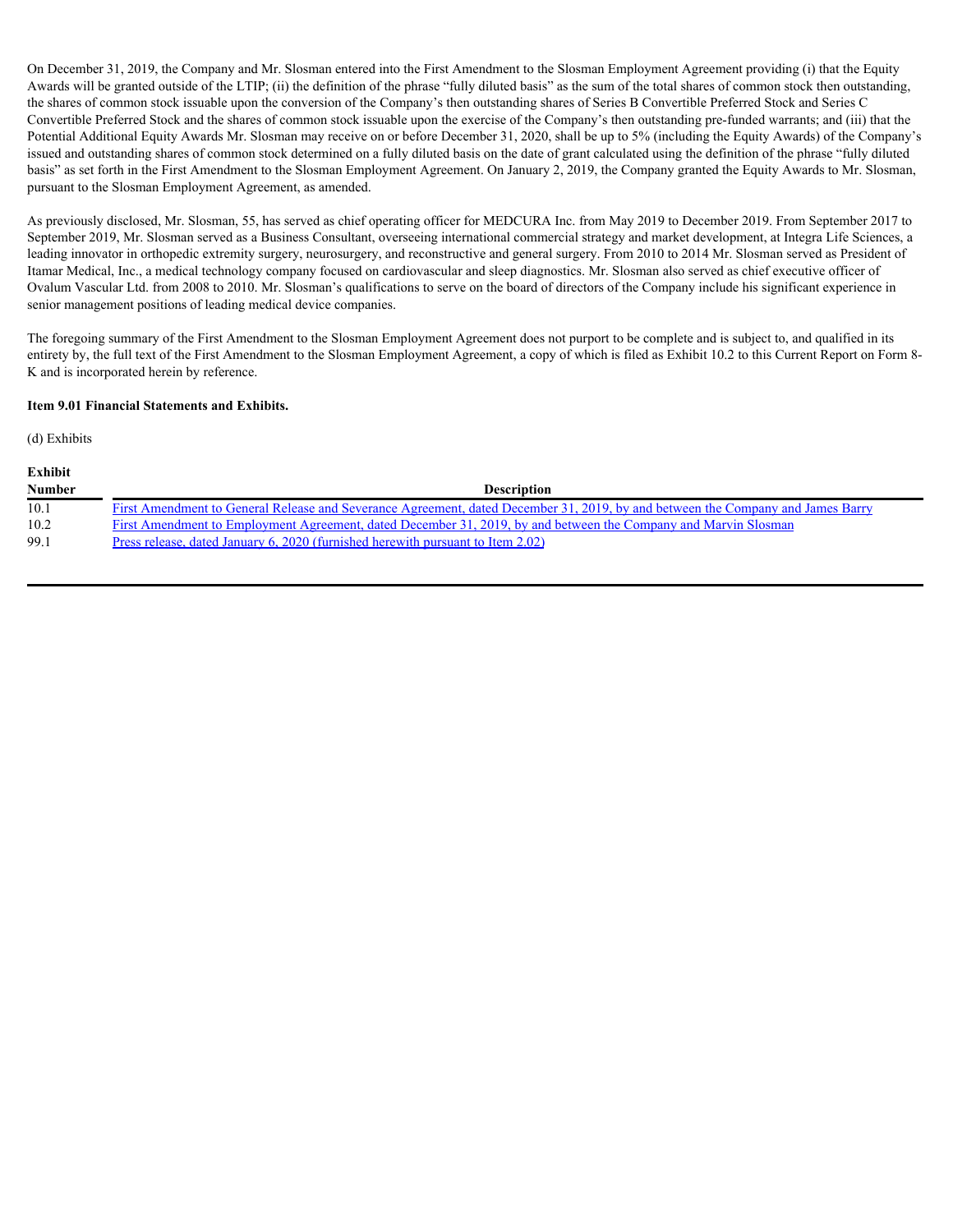#### **SIGNATURES**

Pursuant to the requirements of the Securities Exchange Act of 1934, as amended, the registrant has duly caused this report to be signed on its behalf by the undersigned hereunto duly authorized.

#### **InspireMD, Inc.**

Date: January 6, 2020 By: */s/ Craig Shore* 

Name: Craig Shore Title: Chief Financial Officer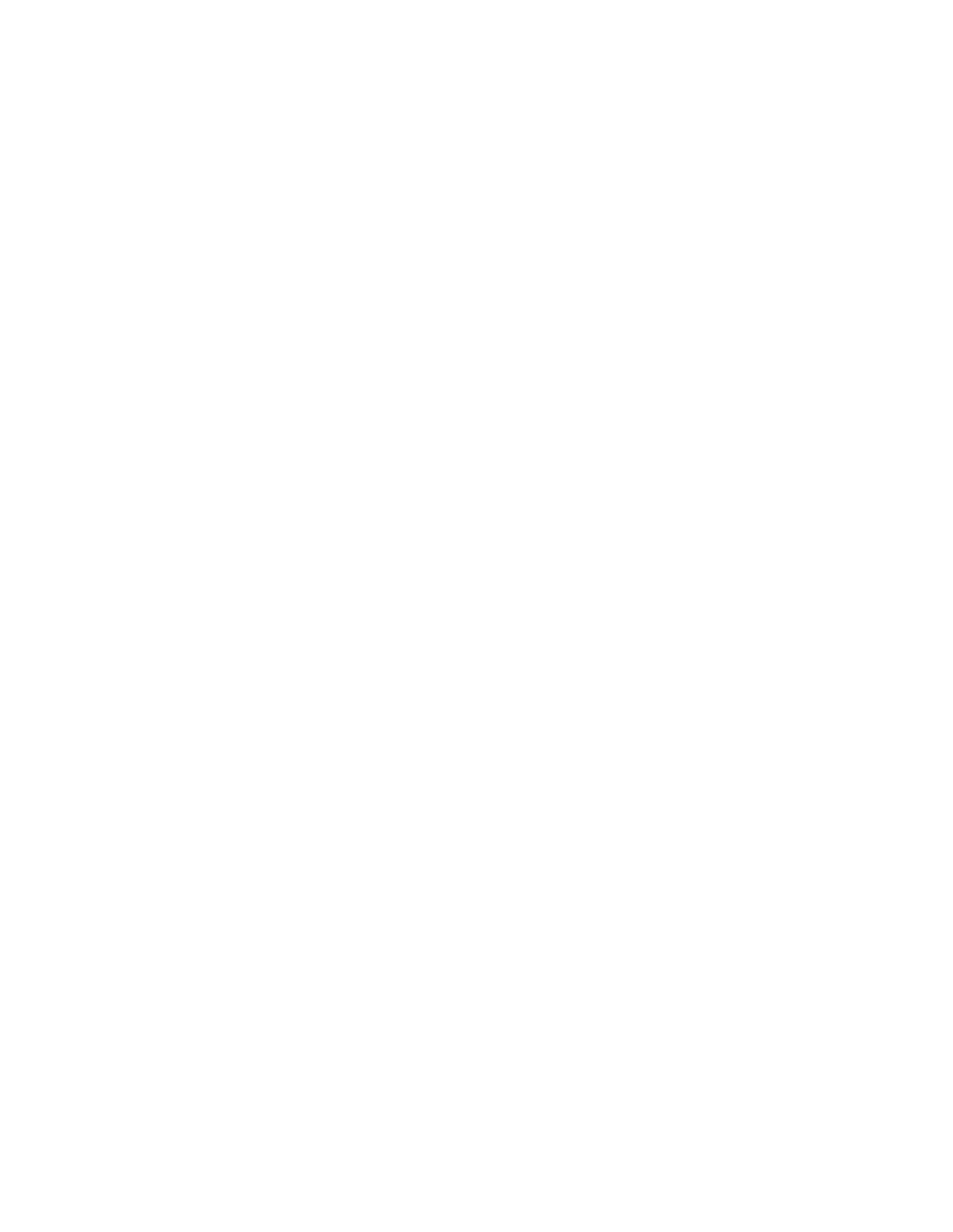#### **FIRST AMENDMENT TO GENERAL RELEASE AND SEVERANCE AGREEMENT**

This FIRST AMENDMENT TO GENERAL RELEASE AND SEVERANCE AGREEMENT (this "*Amendment*") is made and entered as of this 31<sup>st</sup> day **EXERT AMENDMENT TO**<br> **CENERAL RELEASE AND SEVERANCE AGREEMENT**<br>
This FIRST AMENDMENT TO GENERAL RELEASE AND SEVERANCE AGREEMENT (this "*Amendment*") is made and entered as of this 31<sup>8</sup><br>
of December, 2019 (the "*Amendment* **EXAMPLE CONDINENT TO**<br> **EXAMPLE AND SEVERANCE AGREEMENT**<br> **EFFECT AND SEVERANCE AGREEMENT**<br> **Effective Date**"), by and between InspireMD, Inc., a Delaware corporation (the "*Company*"), and James Barry (the that certain G **EXAMENT AMENDMENT TO**<br> **DATE AND SEVERANCE AGREEMENT** (this "*Amendment*") is made and entered as of this 31<sup>st</sup> day<br> **Date**"), by and between InspireMD, Inc., a Delaware corporation (the "*Company*"), and James Barry (th "*Executive*") for purposes of amending that certain General Release and Severance Agreement dated as of December 9, 2019, by and between the Company and the Executive (the "*Agreement*"). Terms used in this Amendment with initial capital letters that are not otherwise defined herein shall have the meanings ascribed to such terms in the Agreement. **EXERT ANENDMENT TO GENERAL RELEASE AND SEVERANCE AGREEMENT**<br>
This FIRST AMENDMENT TO GENERAL RELEASE AND SEVERANCE AGREEMENT<br>
of December, 2019 (the "*Agreement Effective Date*"), by and between InspireMD, Inc., a Delawar **EXAMENT TO**<br>**AMD SEVERANCE AGREEMENT**<br>**AND SEVERANCE AGREEMENT** (this "*Amendment*") is made and entered as of this 31<sup>st</sup> day<br>between InspireMD, Inc., a Delaware corporation (the "*Company*"), and James Barry (the<br>see an

<span id="page-6-0"></span>**WHEREAS**, Section 3(ii) of the Agreement provides that the Company shall pay the Executive a lump-sum cash payment in the amount of \$25,000, less all applicable deductions and withholdings (the "**Outplacement Amount**"), o Effective Date (as defined in the Agreement), which payroll date would be December 31, 2019;

**WHEREAS**, the Agreement may only be amended in a writing signed by the parties thereto; and

**WHEREAS**, the parties mutually desire to amend the Agreement to change the date on which the Outplacement Amount would be paid to the Executive.

**NOW THEREFORE**, for good and valuable consideration, the sufficiency of which is hereby acknowledged, the Company and the Executive agree as follows:

1. Section  $3(ii)$  of the Agreement is hereby amended by deleting the phrase "on or next following the Effective Date" and replacing it with the phrase "occurring in 2020".

2. Except as expressly amended by this Amendment, the Agreement shall continue in full force and effect in accordance with the provisions thereof.

3. In the event of a conflict between the Agreement and this Amendment, this Amendment shall govern.

[*Remainder of Page Intentionally Left Blank; Signature Page Follows*.]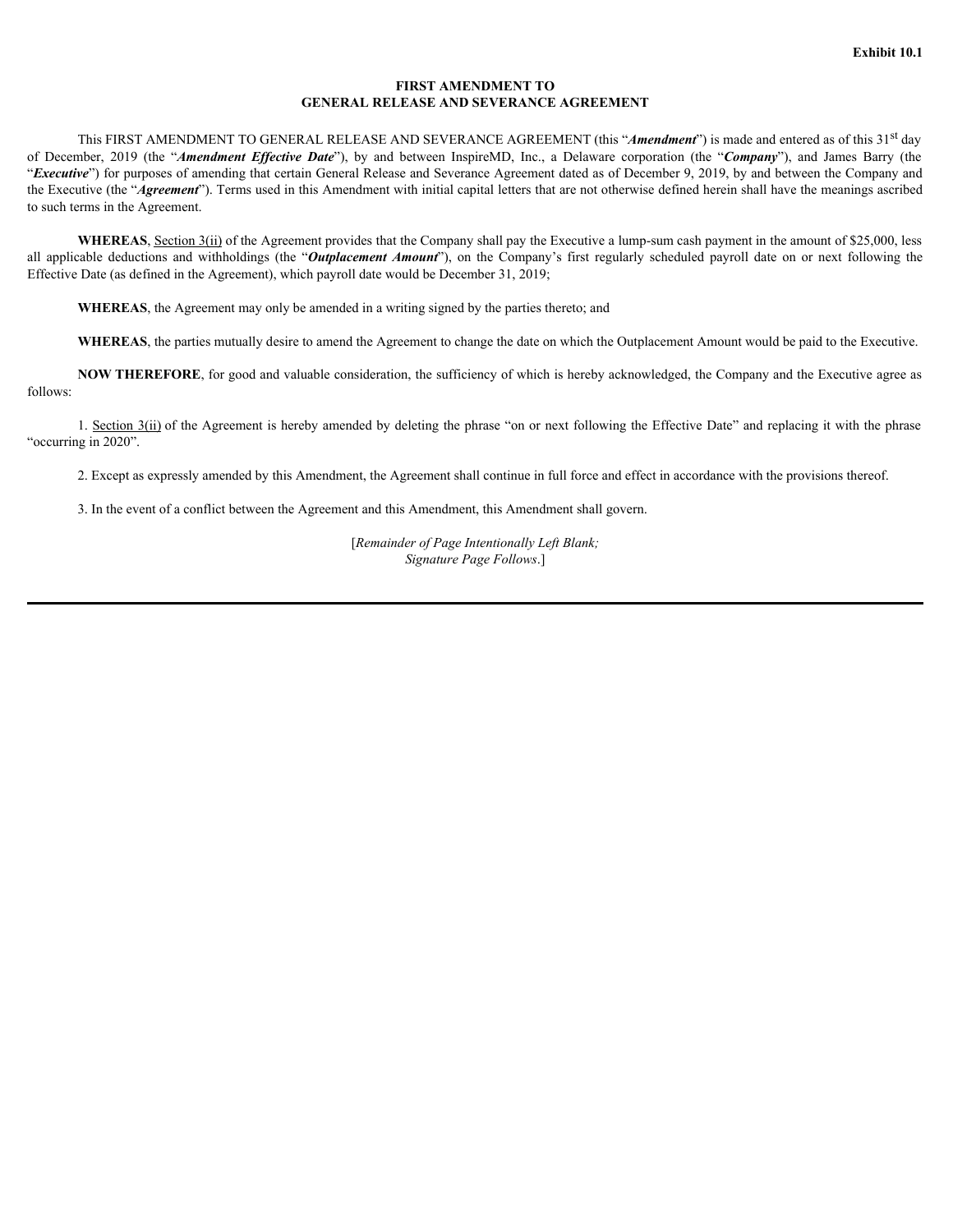**IN WITNESS WHEREOF**, the parties have executed this First Amendment to General Release and Severance Agreement as of the Amendment<br> **INEOMPANY:**<br>
INSPIREMD, INC.<br>
By: /s/Paul Stuka Effective Date.

#### **THE COMPANY:**

INSPIREMD, INC.

| By: | /s/ Paul Stuka   |
|-----|------------------|
|     | Name: Daul Ctube |

| iname. | - Paul Stuka          |
|--------|-----------------------|
| Title: | Chairman of the Board |

#### **THE EXECUTIVE:**

*/s/ James Barry* James Barry

*Signature Page to First Amendment to General Release and Severance Agreement*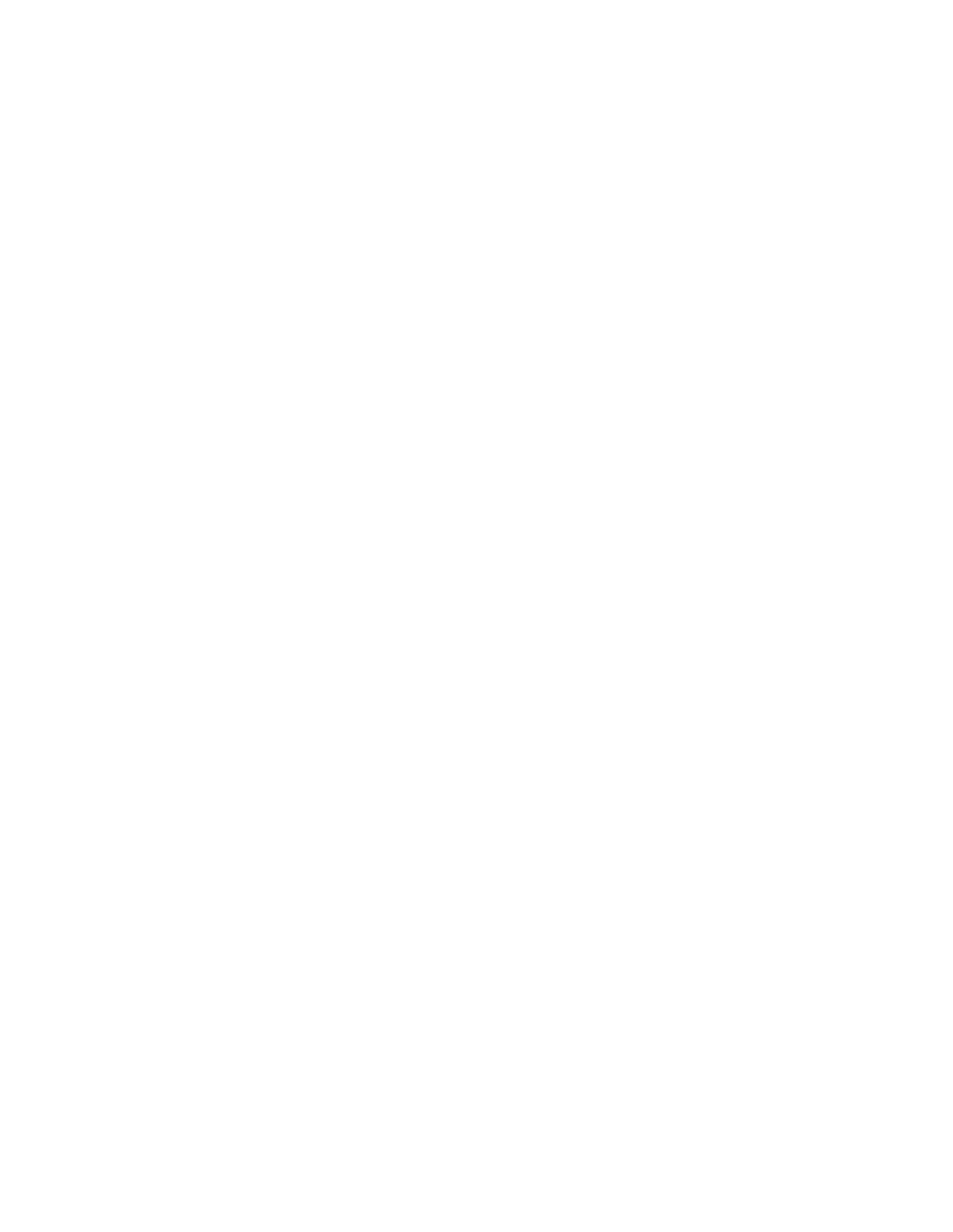#### **FIRST AMENDMENT TO EMPLOYMENT AGREEMENT**

This FIRST AMENDMENT TO EMPLOYMENT AGREEMENT (this "*Amendment*") is made and entered as of this 31st day of December, 2019 (the "*Amendment Effective Date*"), by and between InspireMD, Inc., a Delaware corporation (the "*Company*"), and Marvin Slosman (the "*Executive*") for purposes of amending that certain Employment Agreement dated as of December 9, 2019, by and between the Company and the Executive (the "*Agreement*"). Terms used in this Amendment with initial capital letters that are not otherwise defined herein shall have the meanings ascribed to such terms in the Agreement. **EXERUMENT IN THEST AMENDMENT TO EMPLOYMENT AGREEMENT**<br> **WHEREAS**, THEST AMENDMENT TO EMPLOYMENT AGREEMENT (this "*Amendment*") is made and entered as of this 31<sup>86</sup> day of December, 2019 (the *the the Execution Company*).

WHEREAS, Article II, Section D of the Agreement provides that the Company shall grant the Executive certain stock option and restricted stock unit awards (collectively, the "*Equity Awards*") under the InspireMD, Inc. 2013 Long-Term Incentive Plan (the "*LTIP*");

WHEREAS, Article V, Section G of the Agreement provides that the Parties may amend the Agreement in a writing signed by the Parties; and

definition for the phrase "fully diluted basis."

**NOW THEREFORE**, pursuant to Article V, Section G of the Agreement, and for good and valuable consideration, the sufficiency of which is hereby acknowledged, the Company and the Executive agree as follows:

1. Article II, Section D of the Agreement is hereby amended by deleting the phrase "shall be subject to the terms and conditions of the Company's 2013 Long-Term Incentive Plan (the "LTIP") and" in the second sentence of said section and replacing it with the phrase "shall be granted outside of the Company's 2013 Long-Term Incentive Plan (the "*LTIP*") and shall be subject to the terms and conditions".

2. Article II, Section D of the Agreement is hereby further amended by adding the following new paragraph immediately to the end of said section:

<span id="page-9-0"></span>For purposes of this Agreement, the number of shares of the Company's issued and outstanding Common Stock determined on a "fully diluted basis" on any particular date shall equal the sum of (i) the total shares of Common Stock then outstanding; (ii) the shares of Common Stock **EVALUATE CONSTRAINS (SERIMATE AND STANDAPT TO ENTHOYMENT AGRIENT INTO THE COMPANY CONSTRAINS (SERIE AND STAND TO A CONSTRAINT) (SERIE AND STAND TO A CONSTRAINT) (SERIE AND STAND TO A CONSTRAINT) (SERIE AND STAND TO A CON** Preferred Stock; and (iii) the shares of Common Stock issuable upon the exercise of the Company's then outstanding pre-funded warrants. As of the date hereof, the number of shares of Common Stock outstanding, as calculated on a fully diluted basis, is 4,863,476.

3. Article II, Section D(i) of the Agreement is hereby amended by deleting the phrase "determined in accordance with terms of the LTIP" and replacing it with the phrase "which shall be determined in the same manner as is set forth in the LTIP".

4. Article II, Section D(iii) of the Agreement is hereby amended by deleting the phrase "as defined in the LTIP" and replacing it with the phrase "as defined in the applicable award agreement".

5. Article II, Section  $D(y)$  of the Agreement is hereby amended by deleting the phrase ", as defined by the LTIP,".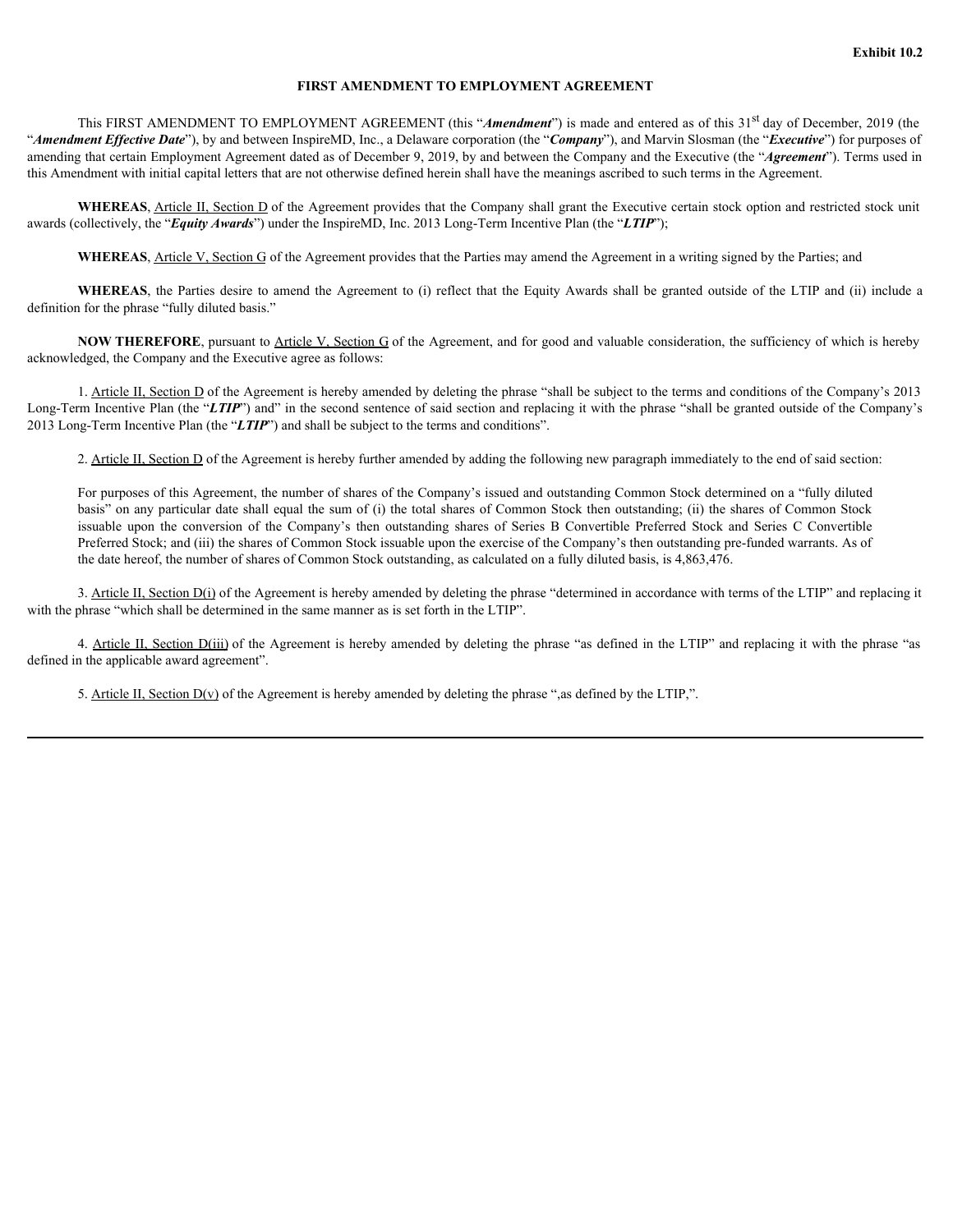6. Article II, Section E of the Agreement is hereby amended by deleting said section in its entirety and substituting in lieu thereof the following new Article II, Section E:

**E. Additional Equity**. On or before December 31, 2020, the Executive shall be eligible to receive a grant of equity awards under the 6. Article II. Section E of the Agreement is hereby amended by deleting said section in its entirety and substituting in lieu thereof the following new Section E:<br>
E. Additional Equity. On or before December 31, 2020, the Common Stock determined on a fully diluted basis on the date of grant (calculated in the same manner as described in Article II, Section D above), provided that the actual amount of the grant shall be based on the achievement of certain performance/financial criteria as established by the Board after consultation with the Executive, in the Board's reasonable discretion.

7. Except as expressly amended by this Amendment, the Agreement shall continue in full force and effect in accordance with the provisions thereof.

8. In the event of a conflict between the Agreement and this Amendment, this Amendment shall govern.

[*Remainder of Page Intentionally Left Blank; Signature Page Follows*.]

2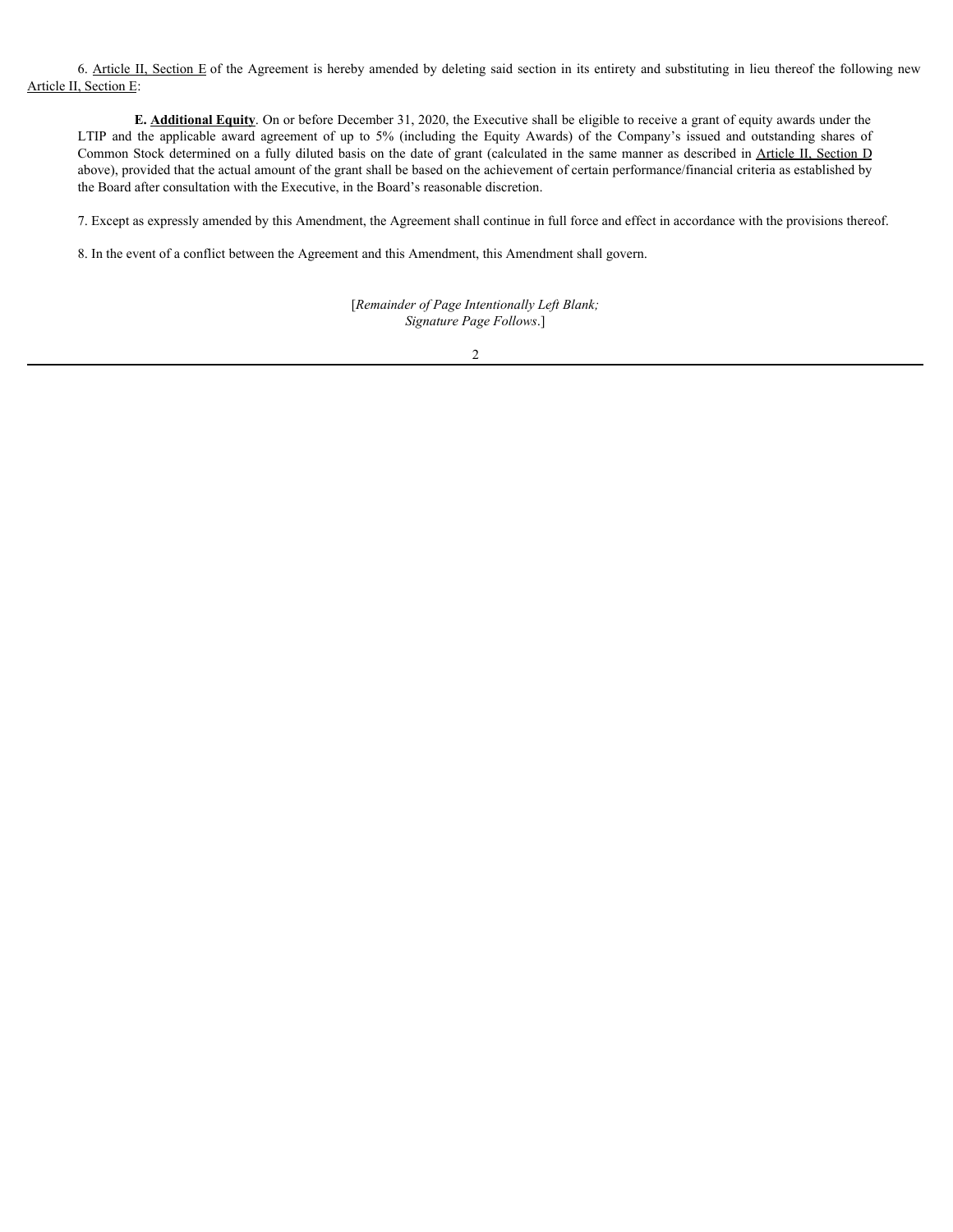**IN WITNESS WHEREOF**, the Parties have executed this First Amendment to Employment Agreement as of the Amendment Effective Date.

#### **THE COMPANY:**

INSPIREMD, INC.

By: */s/ Paul Stuka*

|        | Name: Paul Stuka      |
|--------|-----------------------|
| Title: | Chairman of the Board |

#### **THE EXECUTIVE:**

*/s/ Marvin Slosman*

Marvin Slosman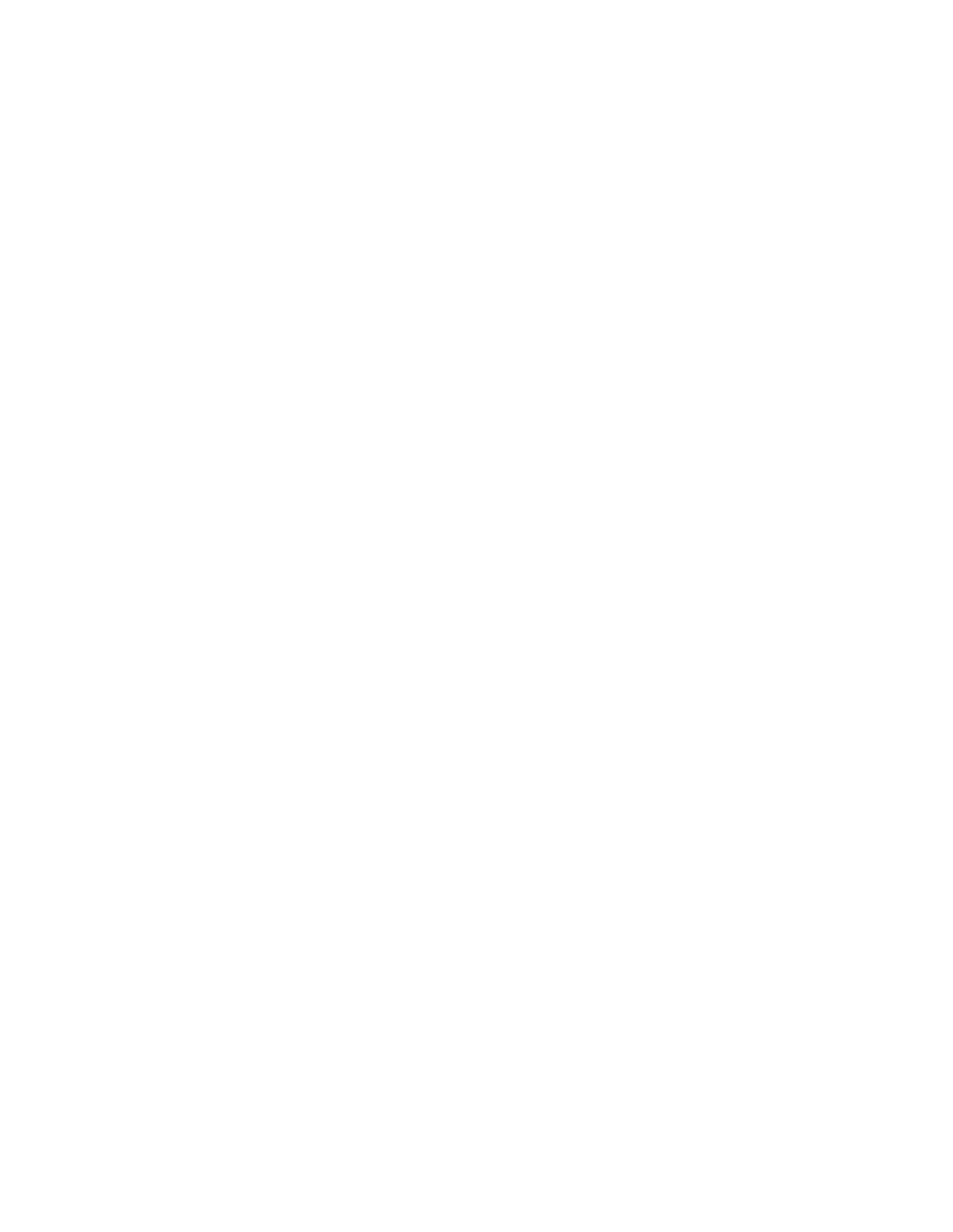

#### **InspireMD Announces Strong Preliminary Fourth Quarter 2019 Revenue and Reports Inducement Award Under NYSE American Company Guide §711(a)**

<span id="page-13-0"></span>**Tel Aviv, Israel — January 6, 2020** – InspireMD, Inc. (NYSE American: NSPR), the developer of the CGuard™ Embolic Prevention System (EPS) for the inducement grant to the company's new Chief Executive Officer, Marvin Slosman, who assumed the role effective January 1, 2020.

**Prevention Strong Control Control Control Control Control Control Control Control Control Control Control Control Control Control Control Control Control Control Control Control Control Control Control Control Control Co** InspireMD anticipates that preliminary unaudited revenue for the fourth quarter ended December 31, 2019, will be within a range of \$1,000,000 to \$1,025,000, representing estimated growth of 22%-25% over the comparable period in 2018. The company's revenue growth during the quarter was driven largely by growing demand for CGuard™ EPS, which increased sales more than 30% over the comparable period in 2018. Actual results may differ materially from the foregoing estimates due to developments or other information that may arise between now and the time the financial results for the fourth quarter of 2019 are finalized. These preliminary results should not be viewed as a substitute for the company's fourth quarter reviewed consolidated financial statements prepared in accordance with GAAP. Facture 11. Event of the Figure 11. Event of the Company of the Company of Control Persons and Reports.<br>
The Asis, Insel — January 6, 3000 – Institute Offices and the WSE American Company Guide (Figure 120) Revenue and Re

"I assumed the role of Chief Executive Officer because, upon reviewing the significant body of evidence demonstrating the superiority of CGuard™ as compared to other interventional and surgical CAD treatment options, I believe we have a significant opportunity to transform patient care while creating long-term value for our shareholders," said Marvin Slosman, Chief Executive Officer. "We believe our continued strong revenue growth reflects the increasing awareness of CGuard™ by treating physicians, including vascular surgeons, in our key territories. At the same time, we continue to work to introduce CGuard™ into new markets and anticipate that we will be able to sustain this momentum through 2020."

InspireMD also today announced that the Company has granted Marvin Slosman, the new Chief Executive Officer of the company, stock options to purchase up to an aggregate of 60,794 shares of common stock of the company and 182,381 restricted stock units as inducement awards outside the company's 2013 Long-Term Incentive Plan. The grant was approved by the Compensation Committee and was made as an inducement material to the employee entering into employment. The 711(a), which requires public announcement of inducement awards.

The option award has an exercise price of \$1.10 per share, the closing price of the company's common stock on January 2, 2020 and has a ten-year term. Both the option and restricted stock unit awards will vest in three equal installments on the first, second, and third anniversaries of the date of grant, provided Mr. Slosman remains employed by the company through the applicable vesting dates. These inducement awards also provide for accelerated vesting in connection with a change in control of the company or certain involuntary terminations of Mr. Slosman's employment. The restricted stock units that vest will be converted into whole shares of the company's common stock on the first to occur: 1) a change in control of the company, or 2) the date of Mr. Slosman's termination of employment for any reason other than by the company for cause.